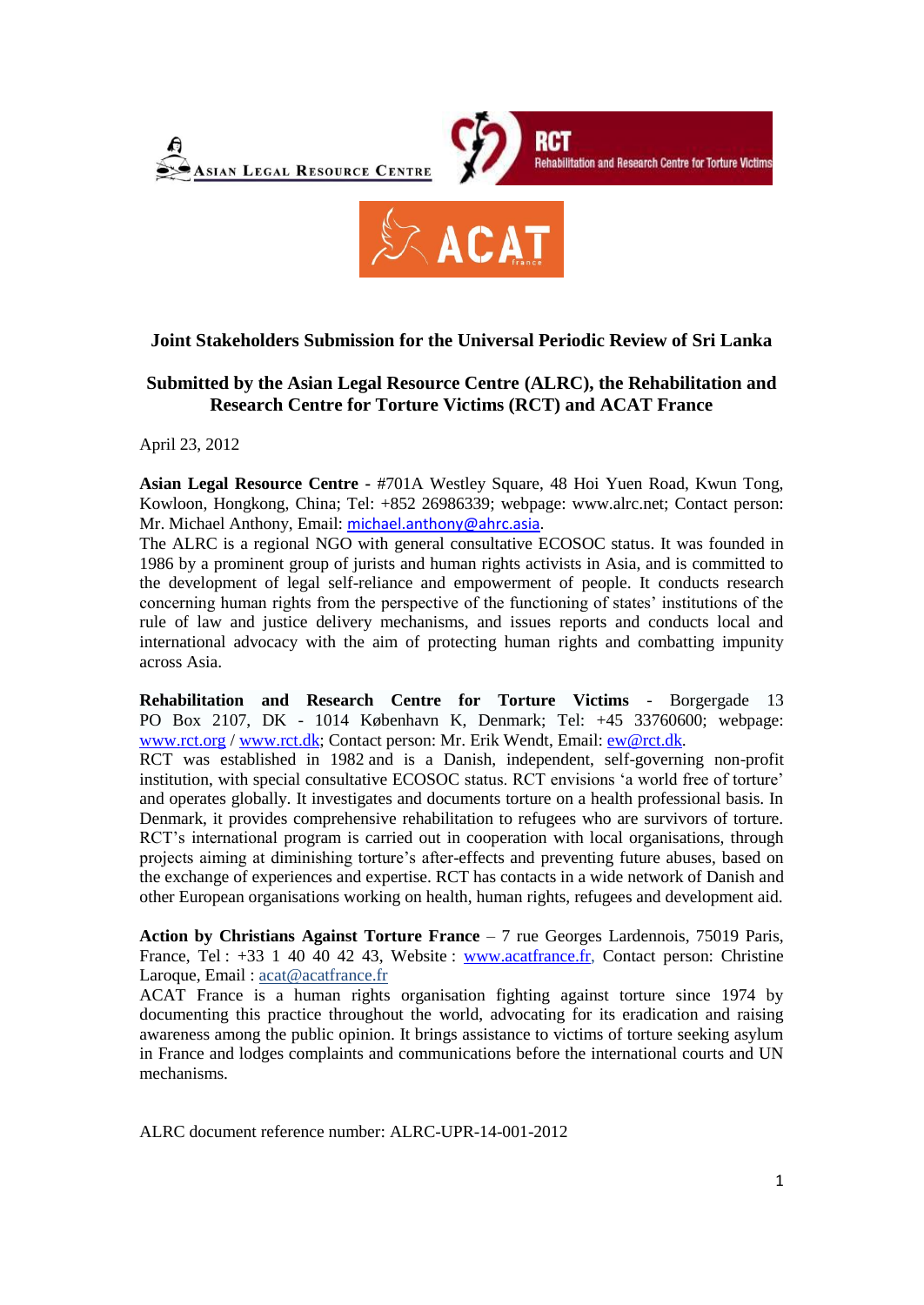## **1. Sri Lankan Constitution's incompatibility with the international obligations under the ICCPR and international treaties.**

- 1.1 The Constitution of the Democratic Socialist Republic of Sri Lanka (Certified on 31 August, 1978) has many articles which are incompatible with the international obligations of Sri Lanka as a state party to the ICCPR and other international covenants and conventions relating to human rights.
- 1.2 Article 35 (1) of the Constitution places the executive president of Sri Lanka above the law and provides him with absolute immunity. This absolute immunity is incompatible with Sri Lanka's international obligations which places the duty of accountability on the state and therefore on the head of the state. This section reads as follows: 35 (1) *While any person holds office as President, no proceedings shall be instituted or continued against him in any court or tribunal in respect of anything done or omitted to be done by him either in his official or private capacity*. By virtue of this article as the executive president of Sri Lanka is made absolutely immune from any kind of prosecution many of the decisions of the government which may be in violation of the human rights obligations are placed outside the jurisdiction of the Sri Lankan courts and thus, no liability is attached to many of the violations of human rights by any of the state agencies such as the armed forces and the police as the decisions are made in the name of the executive president.
- 1.3 By virtue of the above mentioned article 35 (1) the separation of power principle is made legally irrelevant in Sri Lanka and the judiciary and the parliament are placed in a subordinate position to the executive. The Sri Lanka judiciary does not, since the promulgation of the 1978 Constitution enjoy the independence of the judiciary as it did under the Constitution of 1948, that is at the time when the Sri Lankan state, as an independent nation, came into existence. The loss of the independence of the judiciary affects every aspect of the implementation of human rights in Sri Lanka.
- 1.4 The Constitution of 1972 followed by that of 1978 has removed the power of judicial review from the judiciary. Under the 1948 Constitution the Sri Lankan judiciary enjoyed the power of judicial review at the onset of Sri Lanka becoming an independent nation. The absence of judicial review allows many laws which may be inconsistent with Sri Lanka's obligations under the international laws relating to human rights to remain operative in Sri Lanka.
- 1.5 There are many provisions in the Sri Lankan law, particularly in relation to emergency laws and anti-terrorism laws which have a clause stating that the provisions of such laws shall not be liable for any law suit in any court or tribunal. Such clauses are inconsistent with the principle of the independence of the judiciary and the power and the duty of the courts to safeguard human rights. By such ouster clauses the laws relating to arrest, detention and even on the holding of a post mortem which are inconsistent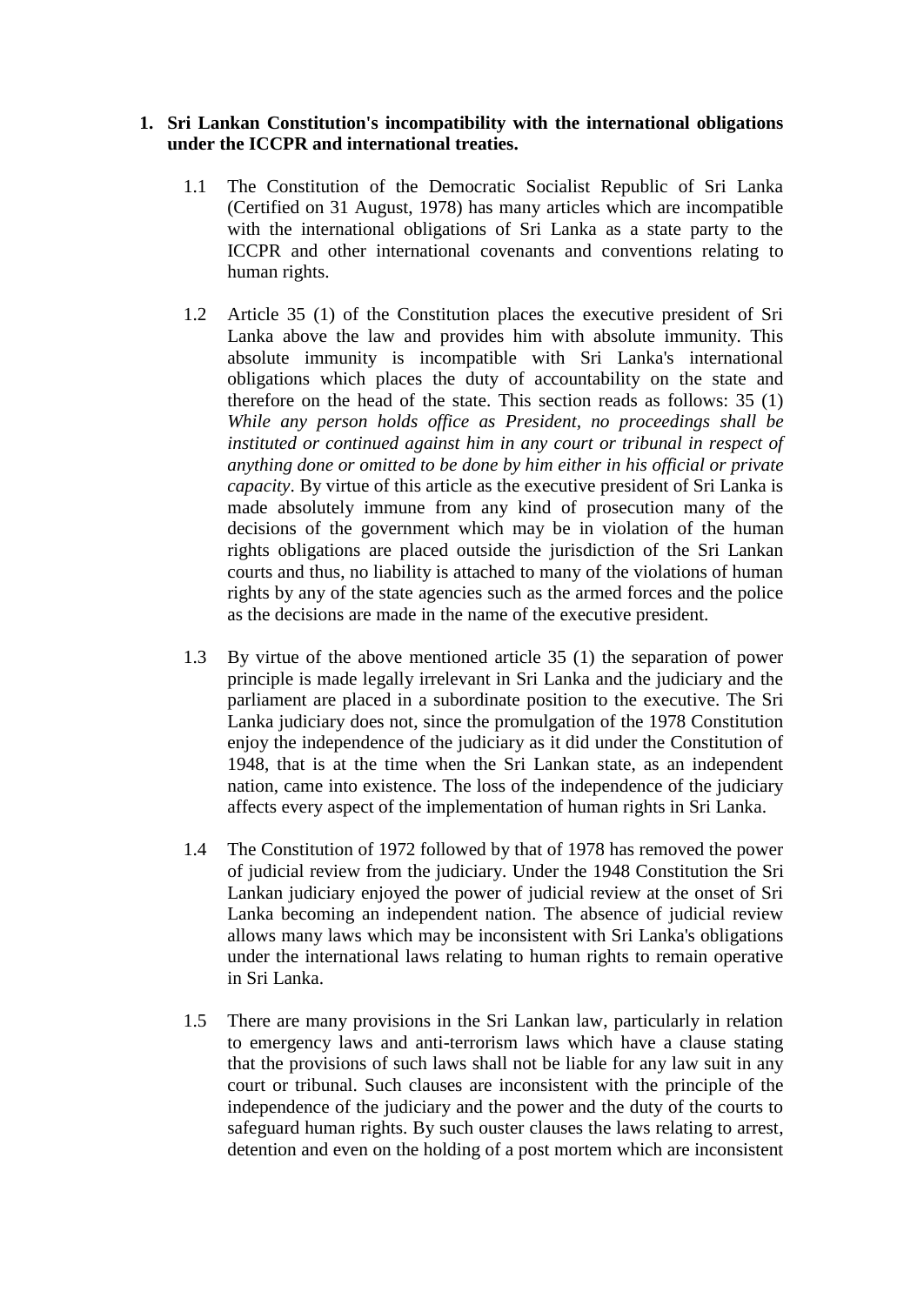with the human rights obligations of the state are kept out of the jurisdiction of the courts.

- 1.6 Under Article 168 (5) of the Constitution the past operation of any laws in force prior to the commencement of the Constitution will remain in force shall not in any manner be affected or deemed to be affected by the Constitution coming into force. By the operation of this article any laws which way be in violation of the human rights obligations of Sri Lanka will continue to be in operation irrespective of such incompatibilities.
- 1.7 Under Article 122 (b)  $\&$  (c) when the president makes a written reference to the chief justice requiring the special determination by the Supreme Court as to whether the bill or any provision thereof is inconsistent with the Constitution, the Supreme Court is under obligation to make its determination within 24 hours (or such longer period not exceeding 3 days as the president may specify). Due to this clause the Sri Lanka citizens may be deprived of the right to express their views relating to important laws including amendments to the Constitution which may adversely affect the state obligations for the safeguarding of human rights. Even important constitutional amendments have been passed, for example, the 18<sup>th</sup> Amendment to the Constitution, which has drastically affected the situation of the human rights with such speed that neither the people of Sri Lanka nor the courts have had adequate time to address their minds to the adverse impact of such laws on human rights obligations.

## **2. The incompatibility of the behaviour of the Sri Lankan state with its international obligations to protect the rights of the citizens**.

- 2.1 Sri Lanka has consistently refused to implement any of the recommendations made by the United Nations Human Rights Committee relating to the communications filed by Sri Lankan citizens on violations of their rights. The following is a list of cases where the HRC has made recommendations relating to violations of the ICCPR by the Sri Lankan state and which the Sri Lankan state has refused to implement:
	- i) Human Rights Committee Case of S.K.A. Sugath Nishanta Fernando -- Communication No. 1862/2009
	- ii) Human Rights Committee Case of Mr. Dalkadura Arachchige Nimal Silva Gunaratna -- Communication No. 1432/2005
	- iii) Human Rights Committee Case of Mr. Vadivel Sathasivam and Mrs. Parathesi Saraswathi -- Communication No. 1436/2005
	- iv) Human Rights Committee Case of Soratha Bandaranayake Dismissed Judge -- Communication No. 1376/2005
	- v) Human Rights Committee Case of Dissanayake, S.B. -- Communication No. 1373/2005
	- vi) Human Rights Committee Raththinde Katupollande Gedara Dingiri Banda v Sri Lanka -- Communication NO. 1426/2005
	- vii) Human Rights Committee Lalith Rajapakse v Sri Lanka (Decision) -- Communication NO. 1250/2004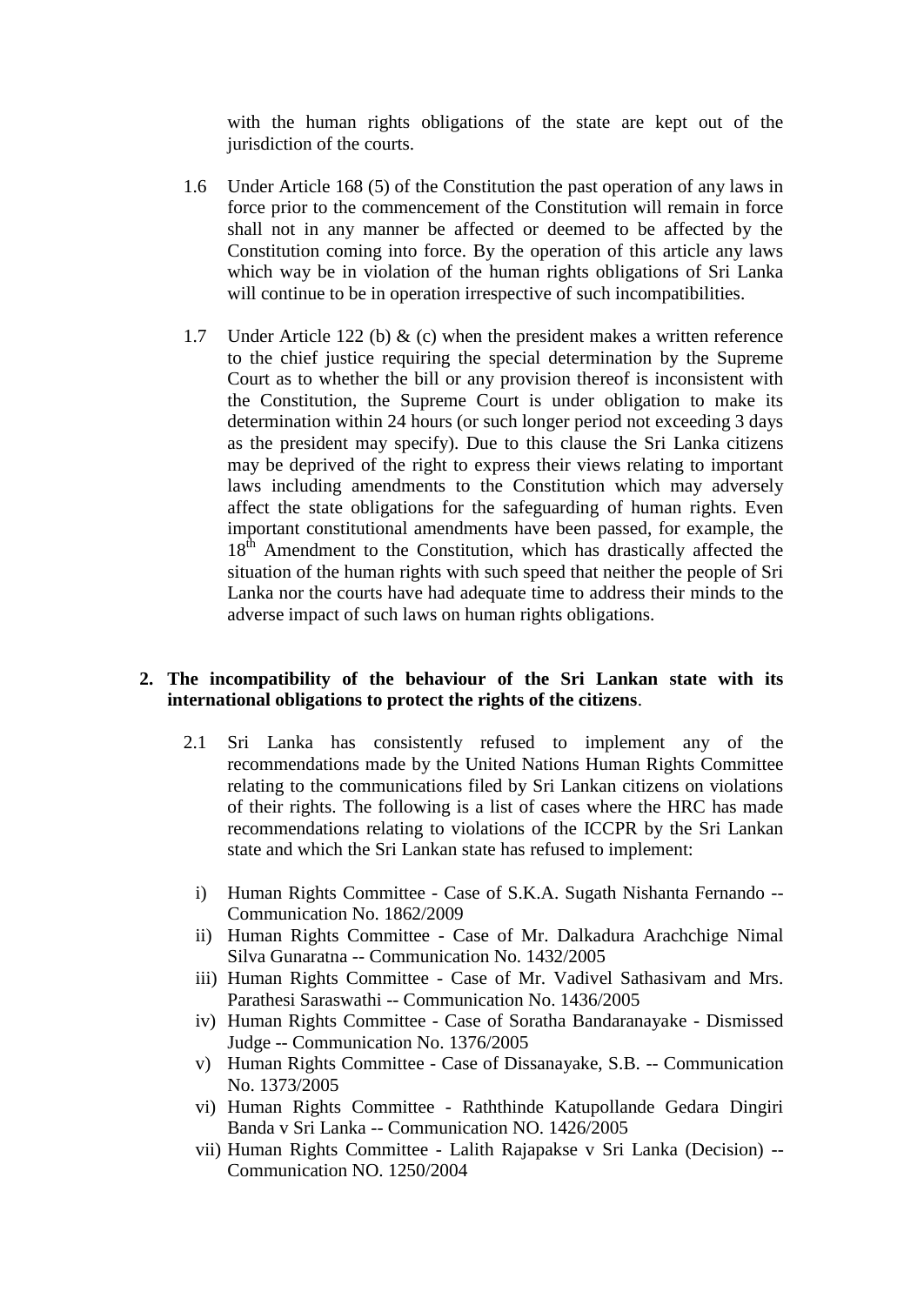- viii)Human Rights Committee Tony Fernando v Sri Lanka -- Communication No. 1189/2003
- ix) Human Rights Committee Lalith Rajapakse v Sri Lanka -- Commununication No. 1250/2004
- x) Human Rights Committee Wannakuwatte Perera v Sri Lanka -- Communication No. 1091/2002
- xi) Human Rights Committee Victor Ivan Majuwana Kankanamge v Sri Lanka -- Communication 909/2000
- xii) Human Rights Committee Nallaratnam Singarasa v Sri Lanka -- Communication No. 1033/2001
- xiii)Human Rights Committee S. Jegatheeswara Sarma v Sri Lanka -- Communication No. 950/ 2000
- 2.2 In the recent years Sri Lanka has consistently refused to make any replies to the communications received from Sri Lankan citizens and admitted by the Human Rights Committee. The excuse given by the Sri Lankan state for such non-participation is that on the basis of the judgement of the Supreme Court in the Singarasa case (S.C. SpL(LA) No. 182/99) the state will be violating the principle of the independence of the Supreme Court by participating in the proceedings relating to communications filed by Sri Lankan citizens before the Human Rights Committee under the Optional Protocol to the ICCPR.
- 2.3 Several of the special treaty bodies have after examining Sri Lanka's compliance with its obligations under such treaty bodies have made many recommendations to Sri Lanka for the improvement of its investigative and prosecutorial obligations against the violations of specific human rights obligations. However, none of the recommendations of such treaty bodies for investigations into violations and for prosecution of offenders and payment of compensation for victims have been complied with by the Sri Lankan state.
- 2.4 On the previous review of Sri Lanka under the Universal Periodic Review (UPR) there were a series of recommendations for Sri Lanka to improve the implementation of its obligations. However, Sri Lanka, which accepted the recommendations did not implement any of them. Of particular importance are the recommendations by the Human Rights Council under the UPR Review for ensuring investigations into human rights violations, prosecution of the violators and the payment of compensation to the victim. None of such recommendations have been complied with.
- 2.5 Under article 2 of the ICCPR Sri Lanka is under obligation to take legislative, judicial and administrative measures to ensure the enjoyment of the rights under the ICCPR by the Sri Lankan citizens. However, these provisions have not been complied with by Sri Lanka as a state party. On the legislative area Sri Lanka has failed to improve its laws to include its paramount law which is the Constitution to be consistent with its state obligations; Sri Lanka has also failed to bring about judicial remedies to be made available for implementation of its obligations and instead has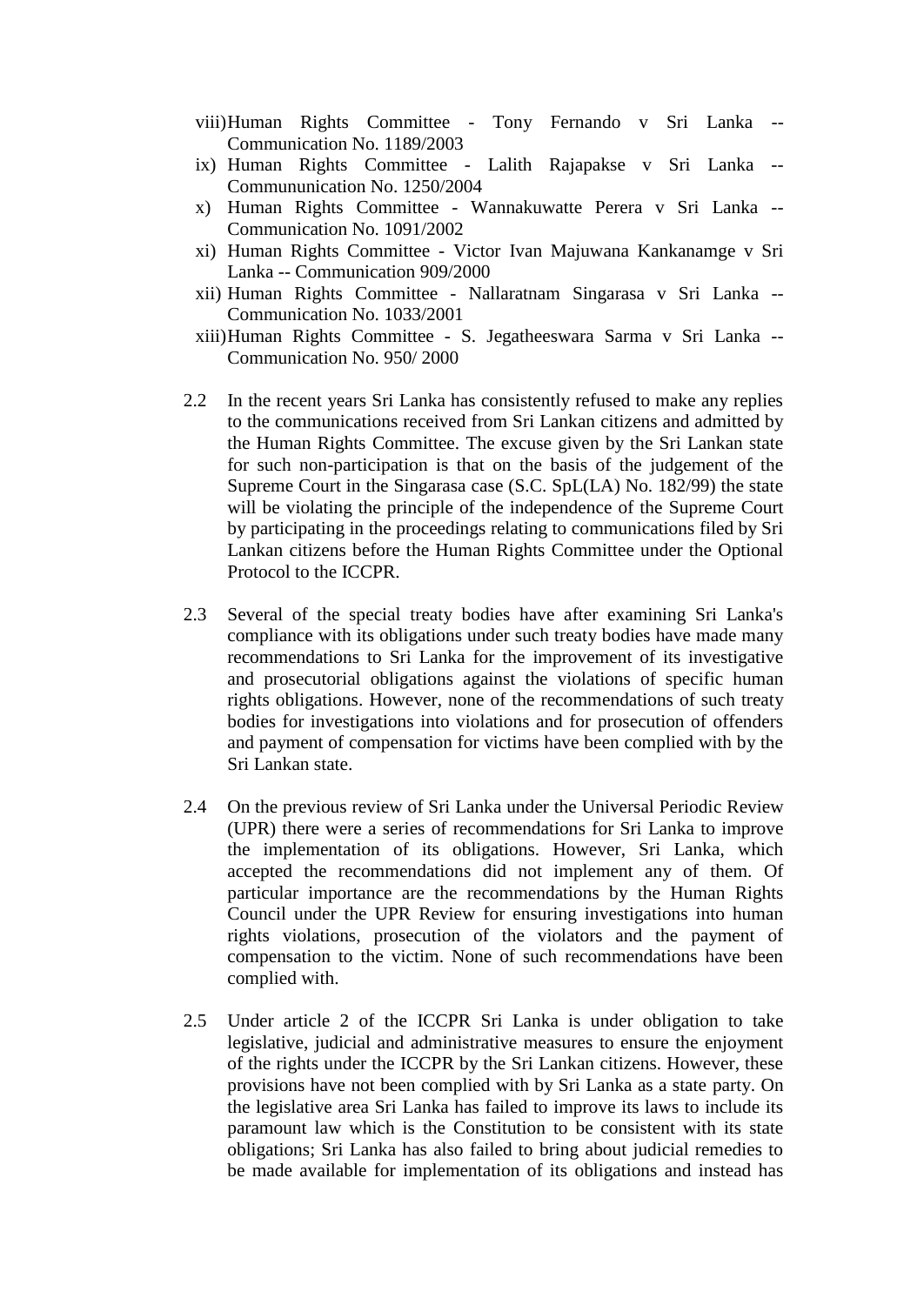restricted even the judicial remedies which previously existed; Sri Lanka has failed to provide adequate budgetary allegations for the administration of justice relating to human rights violations, that is, it has not provided adequate funding for maintaining an adequate complaint mechanism to receive complaints on human rights violations, to allocate adequate resources for the Attorney General's Department to perform its obligation for prosecuting violations of human rights and has also failed to provide adequate funding for the judiciary to perform its functions efficiently and without undue delay. As the result of the failure to honour the obligations under article 2 of the ICCPR all the institutions of the administration of justice have lost the confidence of the people.

### **3. The failure to respect the obligations under Article 6 of the ICCPR**

- 3.1 According to the UN Working Group on Disappearances there are 5,671 cases of disappearances referred to the committee which have not been explained by Sri Lanka as the state party.
- 3.2 Since the beginning of 2012 there are reported 35 reported cases of abductions. In several of these cases the disappeared victims are reported to have been killed. On many others their whereabouts remain unknown. In none of these cases have there been any credible investigations into the abductions or disappearances. In one of the cases the intended victim was the mayor of Kolonnawa. His brother was abducted earlier and remains missing. In the case of the attempt to abduct the mayor the people managed to capture the alleged culprits. According to published reports and the testimony of the mayor himself, two of the alleged perpetrators are captains in the Sri Lankan army. The other two are a lieutenant and a corporal. Despite of the alleged perpetrators being caught, arrested by the police and held for a few hours in detention, there is no credible investigation into the issue or a manifestation of any attempt to prosecute these persons. The alleged perpetrators were released after a few hours of detention.
- 3.3 Two of the persons who were abducted and remain missing are Lalith Kumar Weeraju and Kugan Murugan who were abducted around the first week of December, 2011. Despite of calls from local and international sources for investigations nothing credible has been done and the two men remain missing.
- 3.4 On 27 October 2011 Mohamed Niyas, a well-known astrologer was abducted by seven or eight persons carrying weapons and thereafter for several days his whereabouts were unknown. The circumstances under which his body was discovered a few weeks later reveals details of the way in which the bodies are disposed of in such a way that they would not be discovered. His wife described the manner in which his body was found thus: *According to the post mortem, he was strangled and his throat slit. He had also been pounded in the head and stabbed a number of times. He was also administered 3 injections of unknown chemicals. I am still an unable to imagine how brutal that had been. The body had over 100 kgs of weight*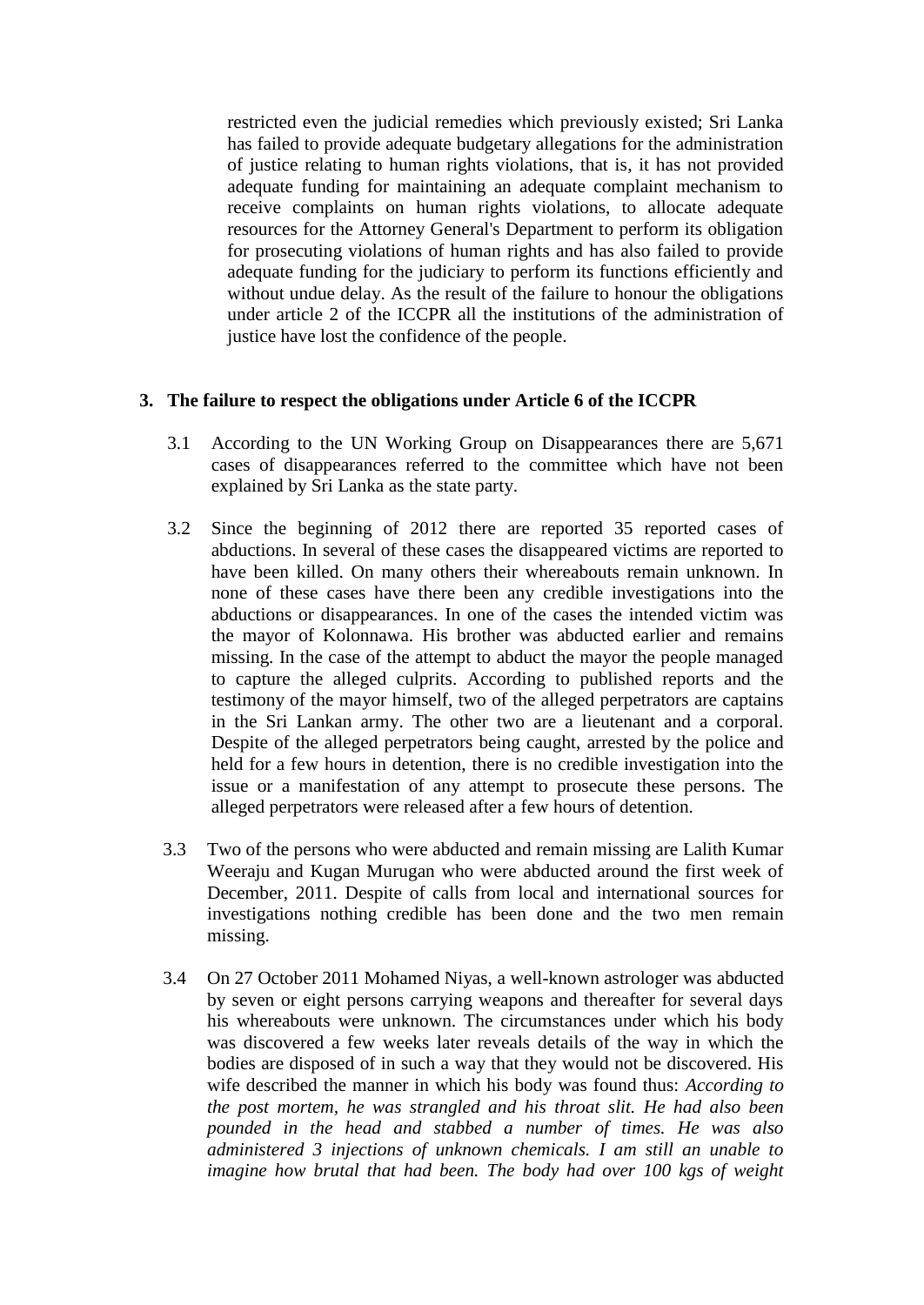*strapped on to it which was wrapped with barb wire. The body was then covered with polythene and secured further with chicken fencing. It also had something like an anchor attached to the body. In spite of all that it had washed ashore to Akkarai Paththu. The body was flown back home and the funeral proceedings conducted.*

- 3.5 In January, 2012, Mohammad Nistar was abducted by a group who arrived in a white van from San Gartikulam at Puttalam. Sometime later his body was found with bullets wounds to the head.
- 3.6 One of the best known cases of disappearance is that of Prageeth Eknaligoda. His case was reported to all the relevant UN agencies and government authorities. However, there has not been a credible investigation into his disappearance. He has now been missing for over two years.
- 3.7 A large number of persons have disappeared from the north and the east. Some are alleged to have been missing after arrest and detention. The parents and relatives of these disappeared persons have been demanding information relating to them from the Sri Lankan government and for investigations. However, no serious investigations have been instigated.
- 3.8 In Sri Lanka forced disappearances have not been recognised as a crime. There have been many requests and recommendations for UN agencies to make forced disappearances a recognised crime in the country. However, the Sri Lankan government has so far refused to take any action in that direction. Sri Lanka has also not become a signatory to the International Convention for the Protection of All Persons from Enforced Disappearance.
- 3.9 There have been many cases of alleged extrajudicial killings. However, despite of calls for investigations and recommendations for investigations by UN agencies there has not been credible investigations into any of these extrajudicial killings.

# **4. Violations of article 7 of the ICCPR -- torture and cruel and inhuman treatment**

- 4.1 The Asian Human Rights Commission wrote 106 letters to the UN Rapporteur against torture cruel and inhuman treatment in 2011 alone. Similar letters were written to all Sri Lankan authorities. However, so far there has not been an investigation into any of these cases under the Convention against Torture Act (Act No. 22 of 1994).
- 4.2 In 2011 the Asian Human Rights Commission published a report summarizing 323 cases submitted to the Sri Lankan authorities since 1998 up to May of 2011. These cases manifest a pattern of the use of torture at police stations of Sri Lanka during criminal investigations as a frequent practice. The injuries suffered by many of the victims are of a serious nature. Most of these cases have not led to prosecutions against the alleged perpetrators.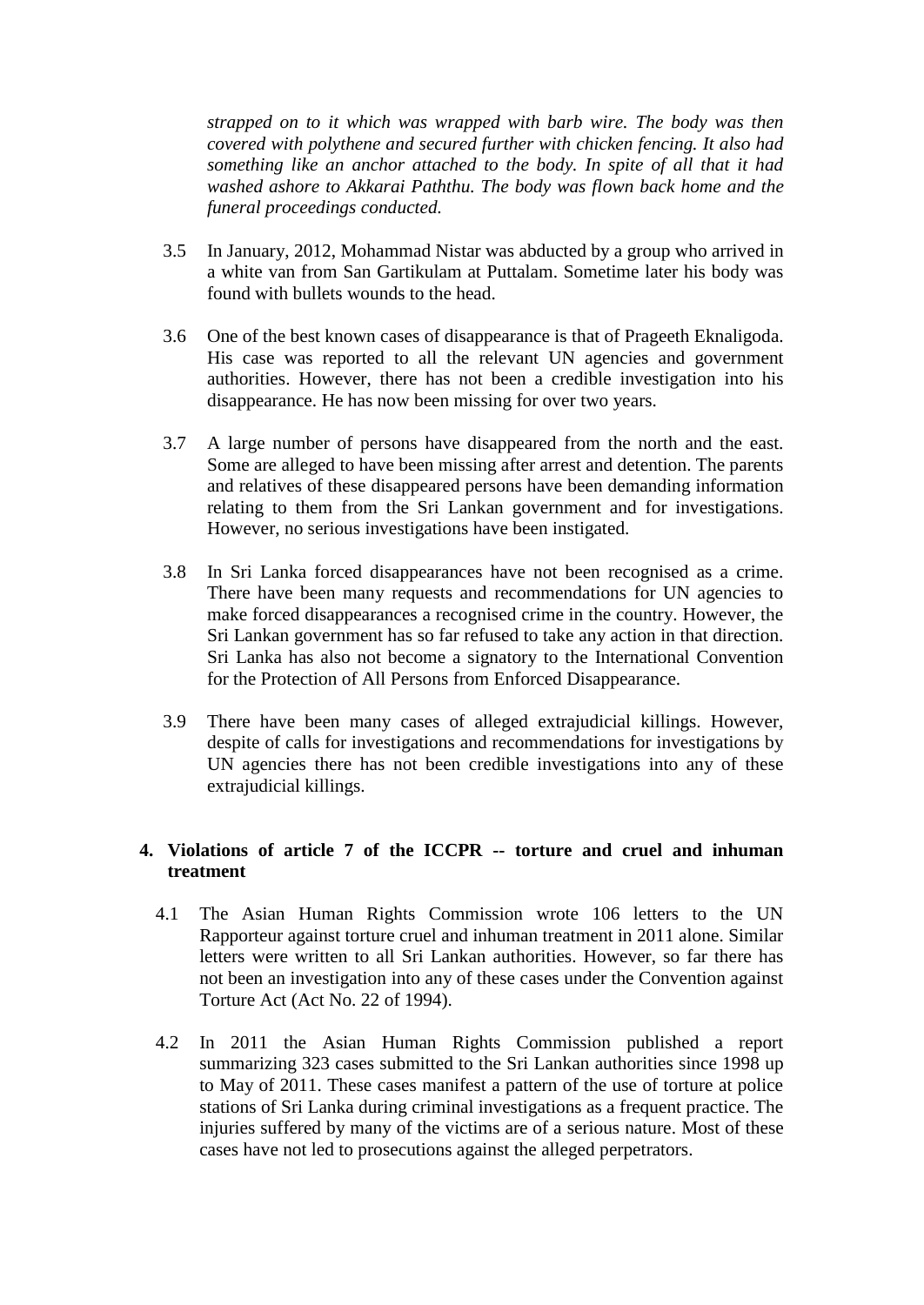- 4.3 Sri Lanka has abandoned the practice of investigation into torture by a Special Unit of Inquiry (SIU) of the Criminal Investigation Division. This happened after the SIU investigations led to the filing of about 60 cases against police officers in many police stations. This led to a protest by the police officers and thereafter serious criminal investigations into allegations of torture have been abandoned. The basic explanation is that the nature of the policing system in Sri Lanka is such that without the use of torture it is not possible to conduct criminal investigations. If torture is abandoned it is assumed that there will be a total breakdown and the law and order situation will suffer. Thus, on policy grounds investigations into torture have been abandoned. This is evident there being not a single case being prosecuted on complaints of torture since 2009.
- 4.4 In the past there was the practice of torture victims making complaints to police officers above the rank of Assistant Superintendent of Police (ASP). However, in recent years the ASPs do not show any serious interest in receiving or investigating allegations of torture. Very often the victims who attempt to make complaints have been harassed.
- 4.5 The fundamental rights jurisdiction of the Supreme Court has not proved to be an effective remedy due to many factors. As there is a practice now of informing the Attorney General of new applications under fundamental rights before the court issues notice, the Attorney General's Department informs the police officers concerned about the applications made and this in most instances leads the police officers to engage in reprisals against the complainants. Besides the Attorney General now directly or indirectly assists the alleged perpetrators of torture, thus abandoning the earlier policy of not appearing for these officers. In any case fundamental rights take a long time before disposal and during this period the police officers make use of the situation to harass the victims. The number of successful cases have become less and even where they succeed a declaration under the fundamental rights does not lead to any action against the officers who have been found to have violated rights. They remain in the police force and the adverse judgements from the courts is not a reason that deters promotions. Further, the compensation meted out by the courts in torture cases that succeed are paltry. All these factors discourage victims from pursuing their cases.
- 4.6 The Human Rights Commission of Sri Lanka (HRCSL) has not proved to be capable of being an effective agent for investigations into torture complaints.
- 4.7 The HRCSL does not also use their official capacity for education of the public and the police officers for the elimination of torture. The HRCSL lacks political determination, capacity and resources and the independence to be an effective agent against torture.

## **5. Violation of Article 9 of the ICCPR relating to illegal arrest and detention**

5.1 Since the adoption of the 1978 Constitution (which was referred to above), an authoritarian system of governance was introduced and as a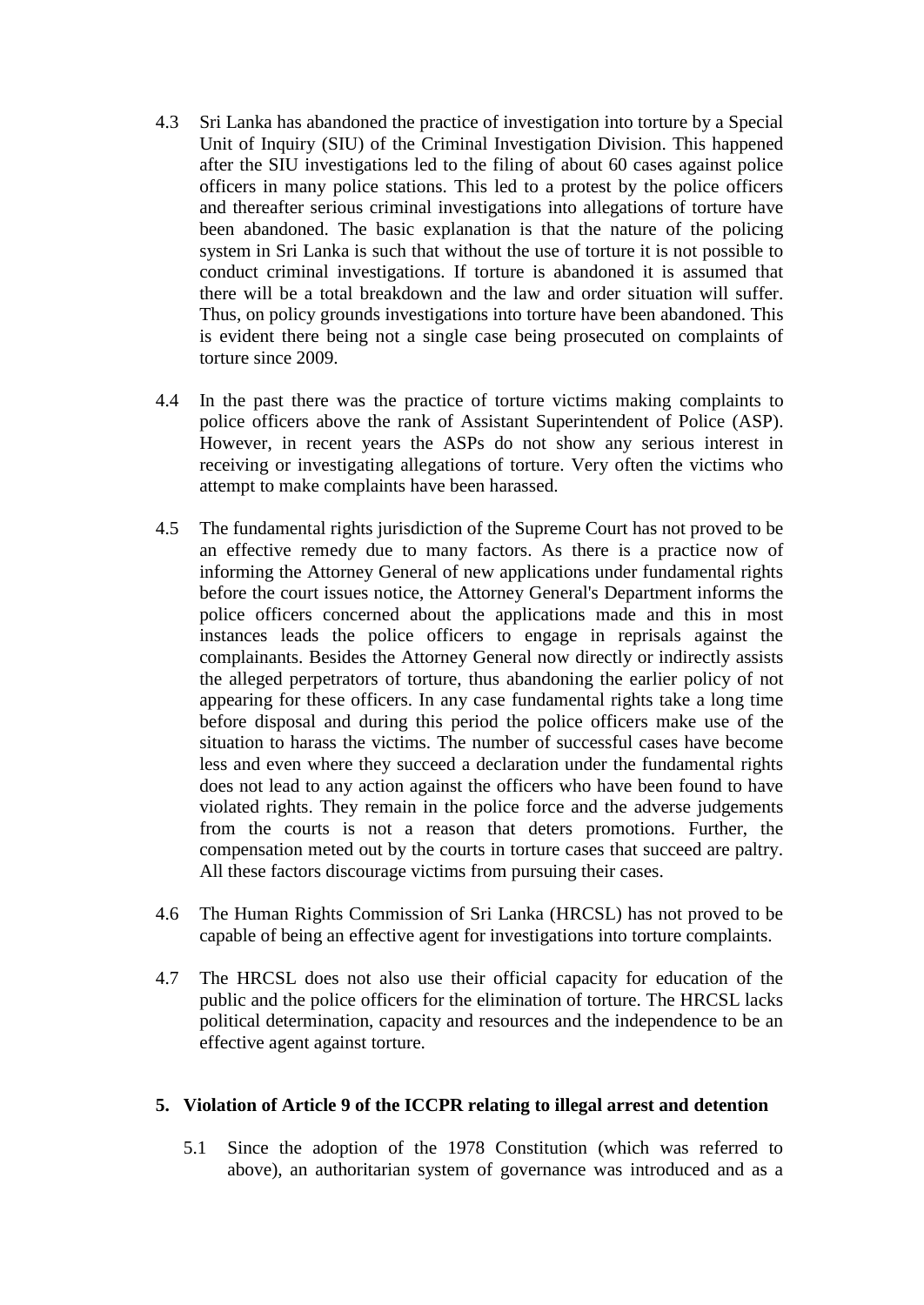result the safeguards that existed under the 1948 Constitution have been severely tampered with.

- 5.2 Under emergency regulations and anti-terrorism laws the provisions for arrest exist which make arrest without adequate inquiry to form a reasonable suspicion of an offence and arrest for purely political reasons possible; these provisions also make it possible to keep persons under detention without bail for long periods of time.
- 5.3 There is often use of the clause which states that arrest and detention under particular provisions of emergency regulations and anti-terrorism laws may not be challenged by way of any suit before any court of law and this restricts the possibility of judicial intervention for the protection of individuals.
- 5.4 In Sri Lanka the remedy of habeas corpus has proved an ineffective remedy due to many reasons such as long delays in the disposal of complaints under this provision of law, the lack of cooperation from security agencies such as the military, police and intelligence services with the courts, increasing unwillingness of the judiciary to exercise their duty to protect the liberty of the individual and other reasons. A recent study of over 800 cases of actions filed under habeas corpus applications shows the dismissal of these cases mostly for very trivial reasons.
- 5.5 The right against illegal arrest and detention is also being tampered with for the following reasons:
	- i) Torturing the arrestee before and during the process of arrest -- In almost all of the cases reported to the AHRC, the arrestees were tortured at the time of the arrest. Obscene language and threats were often used. Many of the arrestees were subjected to degrading treatment in public, such as assault by several officers despite the fact that the arrestee had not shown any objection to the arrest, or made any attempt to harm the officers involved.
	- ii) Illegal use of firearms on the arrestees before the arrest -- The AHRC has reported a series of cases over the past few years where police officers shot the arrestees before or during the arrest. Inevitably, this resulted in a number of extrajudicial killings. It was clearly reported that the arrestees who were shot at, including the now deceased, did not object to their arrests or move to intimidate the police officers.
	- iii) Failure to follow legal process relating to deaths during detentions -- There have been numerous cases over the past few years where arrestees have been extrajudicially killed while in custody of the police. In many cases, the police took the detained arrestee to an isolated location where she or he was then killed. These victims did not have access to a fair trial. The police are then known to issue a communiqué stating that the arrestee attempted to attack the officers, and that she or he was shot as a measure of self-defence on the part of the officers. It is difficult to understand how a handcuffed person could attack a police officer, but this remains the set of circumstances that is used as an explanation by the police.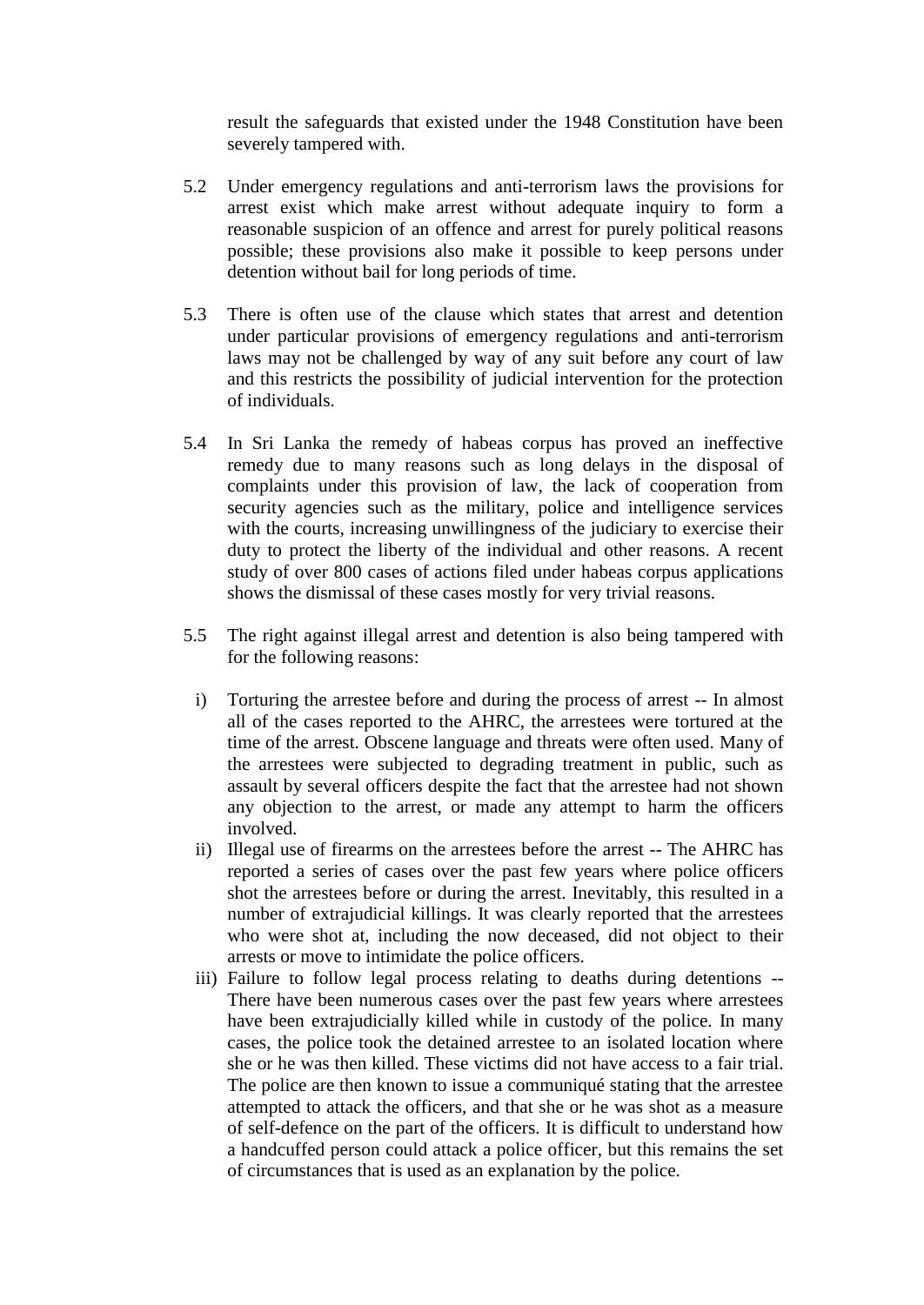- iv) Arresting innocent people without reasonable suspicion of a violation -- Sri Lanka's domestic laws allow for the arrest of suspects when there is reasonable suspicion to believe that the person in question has committed a crime. The necessity of reasonable suspicion has been repeatedly stressed by the Supreme Court in a number of rights violation applications in which innocent people were arrested without reasonable doubt.
- v) The denial of legal representation -- The AHRC has reported several cases in which detainees have not been allowed access to legal representation. Police officers, including the Officer-in-Charge (OIC) of the station have not allowed the detainee to seek legal counsel. In one case, when a lawyer visited the police station to meet with his client, he was subjected to torture by the police officers at the station. The issue was raised in the Supreme Court in 2011 and a circular was issued by the Inspector General of Police (IGP) detailing the guidelines that officers must abide by with respect to legal counsel. These guidelines have not been respected.
- vi) Illegal detention without judicial supervision -- Over the past few years, the AHRC and ALRC have reported a number of serious cases involving arbitrary, prolonged detentions. According to state officials, the majority of these detainees are being held under suspicion of involvement with terrorist organizations. However, it has often been reported to the AHRC and ALRC that these detainees were arrested in mass while protesting publicly against the government. Suspects are often arrested under the Prevention of Terrorism (Temporary Provisions) Act No. 48 of 1979 (PTA) and Emergency Regulations (ER). It is worth noting that while the Emergency Regulations lapsed in 2011, but most of the provisions that run contrary to human rights remain in force under the country's antiterrorism law.
- vii) Detentions without Trials -- Thousands of detainees have been detained without access to legal counsel. The officers of the Terrorism Investigation Division (TID) of the Sri Lankan police have been accused for purposely delaying these cases in court.
- viii)Delays in the Attorney General's Department and the courts -- After the TID has concluded its investigations, the case files are submitted to the Attorney General's Department for further examination when indictment is being considered, or approval for release. Out of the thousands of innocent detainees who wait interminably to be released, it is only in a few hundred cases that people are allowed to go home.
- ix) Detainees prosecuted with illegally recorded confessions -- Particularly in cases under anti-terrorism laws detention on the basis of illegally statements has become frequent.
- x) Denying access to and communication with loved ones.
- xi) Failure to observe the presidential directives for informing of arrest and detention to close relatives of the victim.
- xii) Denial of medical facilities to arrested detainees.
- xiii)The failure to maintain proper medical reports of arrest and detention.

## 6. **Violations of Article 14 of the ICCPR by way of denial of fair trial**

6.1 Denial of fair trial in Sri Lanka takes place in the following ways: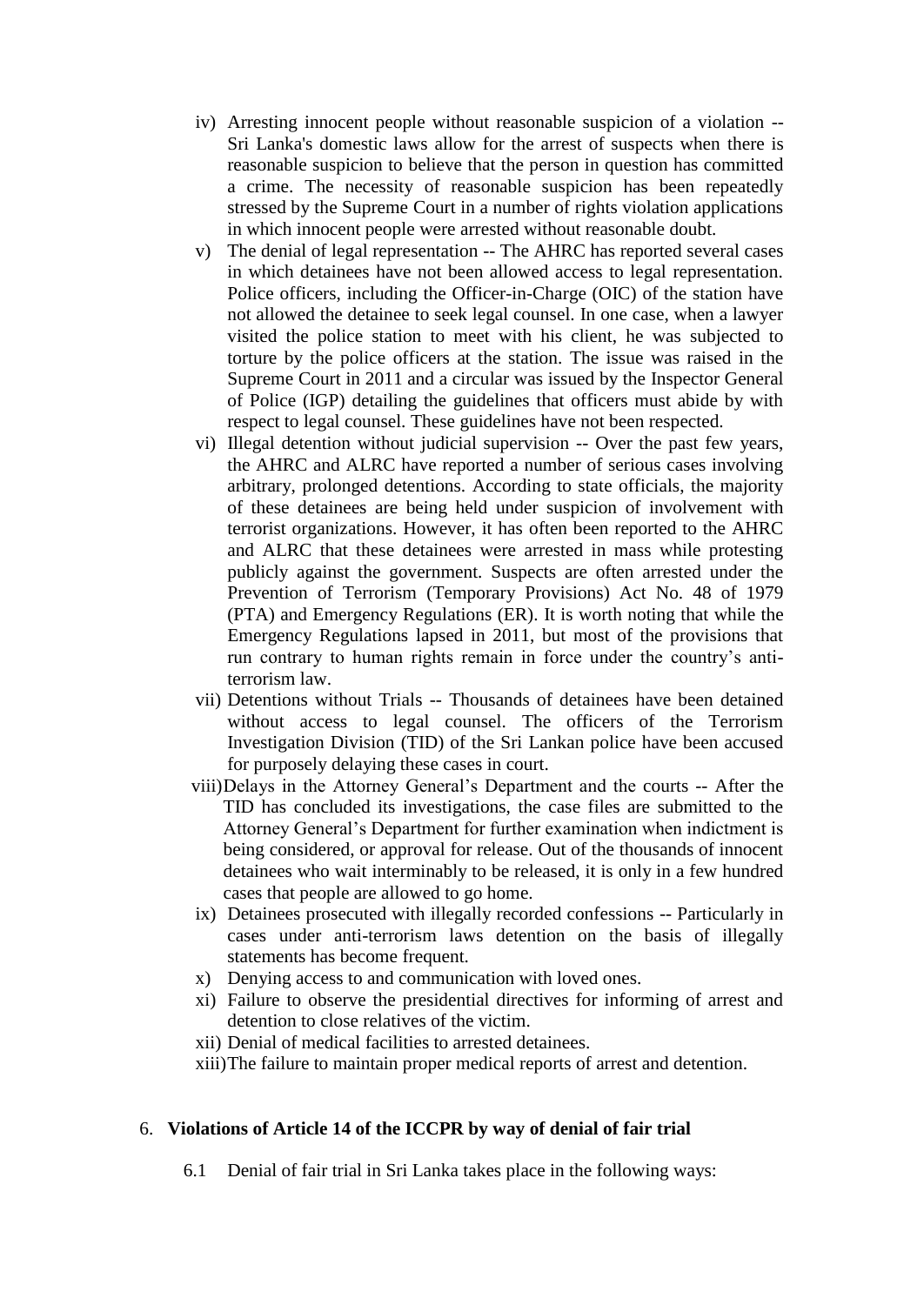- i) The absence of witness protection; despite of demands from the local population, UN agencies and international organisations to speedily enact the draft law on witness protection which has been before parliament since 2008 there is deliberate refusal to enact this legislation.
- ii) Even despite of recommendations from the United Nations Human Rights Committee on dealing with the delays in adjudication of cases there is extreme undue delays which virtually makes it impossible for many litigants to have a fair trial.
- iii) The High Courts of Sri Lanka have in most cases abandoned the practice of hearing a trial on a day-to-day basis from the beginning to the end, in which instance the trials used to finish within a week or so. However, now in most cases after recording part of the evidence of one witness the case is postponed for several months and in this manner by the end of evidence being recorded several years have passed. Often the judge who starts a trial is transferred before the end of the trial and in fact, in the same case there may be three or four trial judges hearing parts of the trial. The last judge who has to make the final judgement has not seen the demeanour of most of the witnesses and has to rely on reading the script of many hundred pages before making the judgement. There are instances of serious mistakes on errors of understanding facts due to this practice. In one torture case, that of Lalith Rajapakse at the Negombo High Court the judge stated that there was no record of injuries to the foot of the torture victim in order to corroborate the victim's statement that he was several assaulted on the foot. However, there was clear evidence by way of a medical report and detailed oral evidence by a judicial medical officer on that injury.
- iv) Fair trial is also denied due to the absence of an effective legal aid system and thus many litigants of poorer classes are denied of the possibility of having the legal services of a competent lawyer. The legal aid payments to lawyers are paltry and therefore often there is no equality of alms at trials.
- v) The practice of filling fabricated charges is very frequent. Many victims who are from poorer classes are unable to extricate themselves from such fabricated charges and therefore suffer due to unfair trials and convictions based on falsely obtained evidence. This is mostly done in order to get promotions for the officers or due to the pressure to resolve cases which are pending at police stations due to failures of investigations.
- vi) The practice of filing fabricated charges also happens due to political reasons and the Attorney General's Department being pressurized to file such charges by political authorities who initiate such cases for political reasons. The cases against General Sarath Fonseka who was the candidate for the opposition during the contest for election for the president are examples of this practice. However, there are many more cases where fabrication of charges for political reasons takes place.
- vii)Unfair trial process also takes place due to corrupt practices at the time of investigations, prosecution or adjudication.

#### **7. Recommendations**